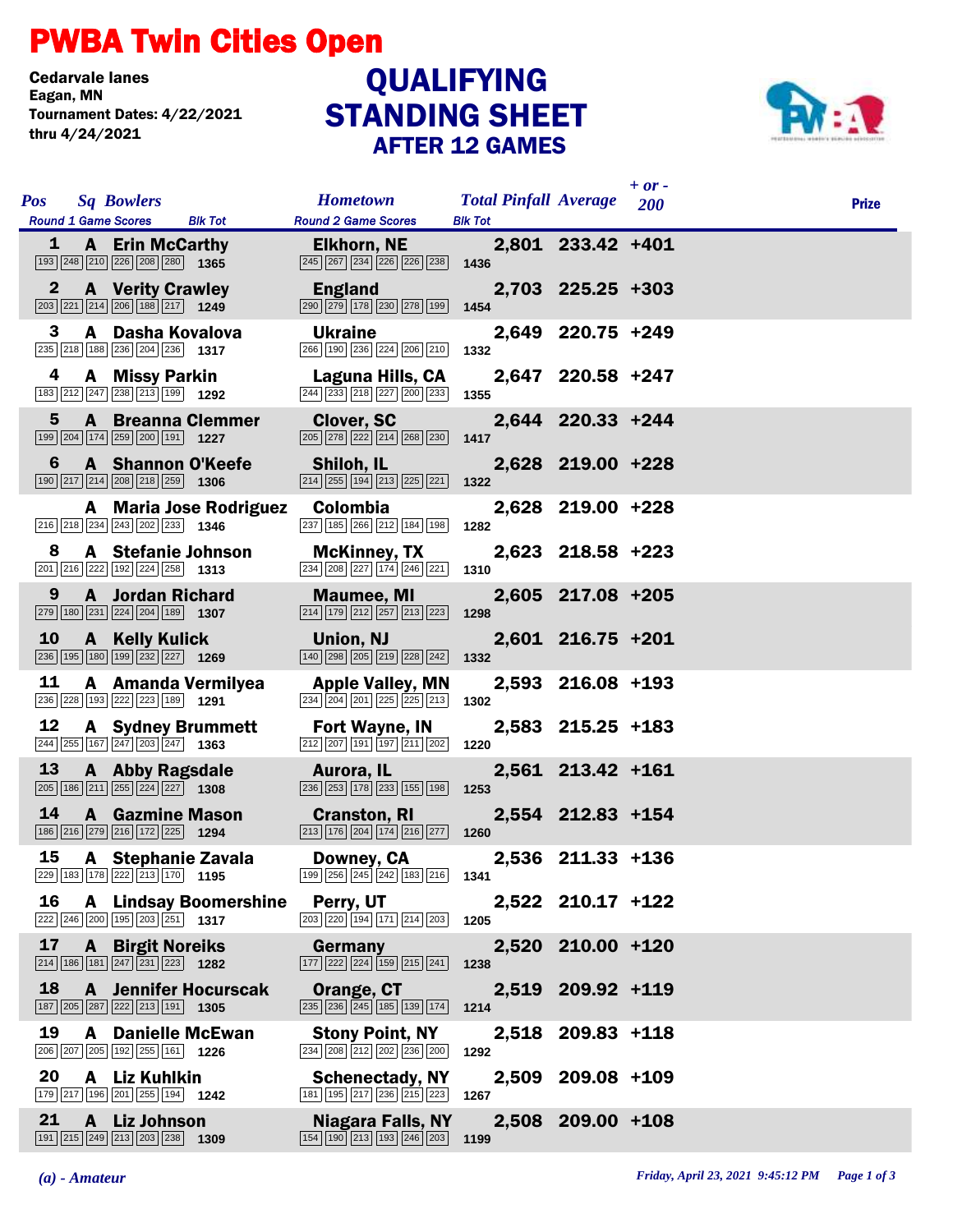|     |                 |                                                                                                                          |                            |                                                                                                            |                                                |                   | $+ or -$ |              |
|-----|-----------------|--------------------------------------------------------------------------------------------------------------------------|----------------------------|------------------------------------------------------------------------------------------------------------|------------------------------------------------|-------------------|----------|--------------|
| Pos |                 | <b>Sq Bowlers</b><br><b>Round 1 Game Scores</b>                                                                          | <b>Blk Tot</b>             | <b>Hometown</b><br><b>Round 2 Game Scores</b>                                                              | <b>Total Pinfall Average</b><br><b>Blk Tot</b> |                   | 200      | <b>Prize</b> |
| 22  |                 | <b>A</b> Diandra Asbaty<br>193 206 237 246 201 193 1276                                                                  |                            | Chicago, IL<br>202 223 202 178 191 235                                                                     | 1231                                           | 2,507 208.92 +107 |          |              |
| 23  | A               | <b>Giselle Poss</b><br>142 263 171 248 247 217 1288                                                                      |                            | <b>Maitland, FL</b><br>219 218 169 173 211 225                                                             | 1215                                           | 2,503 208.58 +103 |          |              |
| 24  |                 | <b>A</b> Bryanna Cote<br>172 230 246 171 203 246 1268                                                                    |                            | Tucson, AZ<br>236 198 164 205 204 224                                                                      | 1231                                           | 2,499 208.25      | +99      |              |
| 25  |                 | <b>A</b> Sandra Gongora<br>257 179 225 205 199 191 1256                                                                  |                            | <b>Mexico</b><br>180 202 186 235 206 210                                                                   | 1219                                           | 2,475 206.25      | $+75$    |              |
| 26  |                 | <b>A</b> Alexis Neuer<br>$\boxed{211}$ $\boxed{246}$ $\boxed{201}$ $\boxed{207}$ $\boxed{224}$ $\boxed{215}$ <b>1304</b> |                            | <b>Milton, PA</b><br>190 154 219 177 223 204                                                               | 1167                                           | 2,471 205.92      | $+71$    |              |
| 27  |                 | A Kerry Smith<br>227 180 268 213 216 216 1320                                                                            |                            | <b>New Holland, PA</b><br>230 193 184 172 214 157                                                          | 1150                                           | 2,470 205.83      | $+70$    |              |
| 28  |                 | A Julia Bond<br>253 200 192 189 202 211 1247                                                                             |                            | Aurora, IL<br>190 203 189 228 215 186                                                                      | 1211                                           | 2,458 204.83      | $+58$    |              |
| 29  |                 | <b>A</b> Valerie Bercier<br>225 197 209 191 196 256 1274                                                                 |                            | <b>Muskegon, MI</b><br>204 179 177 182 227 207                                                             | 1176                                           | 2,450 204.17      | $+50$    |              |
| 30  |                 | A Jasmine Snell (n)<br>192 192 245 205 163 242 1239                                                                      |                            | <b>Papillion, NE</b><br>179 192 200 230 179 225                                                            | 1205                                           | 2,444 203.67      | $+44$    |              |
| 31  |                 | $\boxed{215}$ 195 173 256 203 244 1286                                                                                   | A Courtney Ermisch (n)     | <b>Big Bend, WI</b><br>178 222 215 160 193 189                                                             | 2,443<br>1157                                  | 203.58            | $+43$    |              |
| 32  |                 | <b>A</b> Taylor Bulthuis<br>207 186 221 205 245 172 1236                                                                 |                            | <b>Coral Springs, FL</b><br>165 186 168 277 195 211                                                        | 1202                                           | 2,438 203.17      | $+38$    |              |
|     | <b>Cut Line</b> |                                                                                                                          | <b>Cash Line</b>           |                                                                                                            |                                                |                   |          |              |
| 33  |                 | A Jen Higgins<br>199 221 190 190 190 222 1212                                                                            |                            | <b>Lewis Center, OH</b><br>182 173 200 212 222 235                                                         | 1224                                           | 2,436 203.00      | $+36$    |              |
| 34  |                 | <b>A</b> Caitlyn Johnson<br>$\boxed{227}$ $\boxed{204}$ 189 180 183 224 1207                                             |                            | <b>Beaumont, TX</b><br>$\boxed{243}$ $\boxed{178}$ $\boxed{210}$ $\boxed{174}$ $\boxed{169}$ $\boxed{246}$ | 1220                                           | 2,427 202.25      | $+27$    |              |
| 35  |                 | <b>A</b> Ashly Galante<br>257 217 194 232 196 168 1264                                                                   |                            | Palm Harbor, FL<br>226 171 206 176 179 203                                                                 | 1161                                           | 2,425 202.08      | $+25$    |              |
| 36  |                 | A Rocio Restrepo<br>205 192 259 152 201 177 1186                                                                         |                            | Uniontown, OH<br>$\boxed{213}$ $\boxed{166}$ $\boxed{234}$ $\boxed{161}$ $\boxed{224}$ $\boxed{222}$       | 1220                                           | 2,406 200.50      | +6       |              |
| 37  | $\mathbf{A}$    | Diana Zavjalova<br>185 180 222 209 192 181 169                                                                           |                            | Latvia<br>188 223 176 224 212 213                                                                          | 1236                                           | 2,405 200.42      | $+5$     |              |
| 38  |                 | A Estefania Cobo<br>234 186 205 177 220 194 1216                                                                         |                            | North Richland Hills, T2,404 200.33<br>$\boxed{232}$ $\boxed{200}$ 191 167 194 204                         | 1188                                           |                   | $+4$     |              |
| 39  |                 | <b>A</b> Lauren Pate<br>175 191 202 192 224 218 1202                                                                     |                            | <b>Inver Grove, MN</b><br>247 178 223 170 189 190                                                          | 2,399<br>1197                                  | 199.92            | $-1$     |              |
| 40  |                 | <b>A</b> Taylor Bailey<br>195 192 197 209 224 159 1776                                                                   |                            | Joliet. IL<br>212 184 170 233 224 198                                                                      | 2,397<br>1221                                  | 199.75            | $-3$     |              |
| 41  |                 | $\boxed{234}$ $\boxed{226}$ $\boxed{174}$ $\boxed{224}$ $\boxed{203}$ $\boxed{190}$ <b>1251</b>                          | <b>A</b> Shannon Pluhowsky | Dayton, OH<br>160 198 202 203 193 183                                                                      | 2,390<br>1139                                  | 199.17            | $-10$    |              |
| 42  |                 | <b>A</b> Josie Barnes<br>238 190 177 225 234 225 1289                                                                    |                            | Hermitage, TN<br>188 181 183 189 189 169                                                                   | 1099                                           | 2,388 199.00      | $-12$    |              |
| 43  | A               | Kayla Bandy<br>199 192 217 217 234 175 1234                                                                              |                            | Wichita, KS<br>200 178 206 205 193 161                                                                     | 2,377<br>1143                                  | 198.08            | $-23$    |              |
| 44  |                 | <b>A</b> Jacqueline Evans<br>188 206 246 236 194 222 1292                                                                |                            | Acton, MA<br>157 200 197 188 169 166                                                                       | 2,369<br>1077                                  | 197.42            | $-31$    |              |
| 45  | A               | <b>Clara Guerrero</b><br>192 163 213 237 207 189 1201                                                                    |                            | Colombia<br>189 212 175 213 190 180                                                                        | 1159                                           | 2,360 196.67      | $-40$    |              |